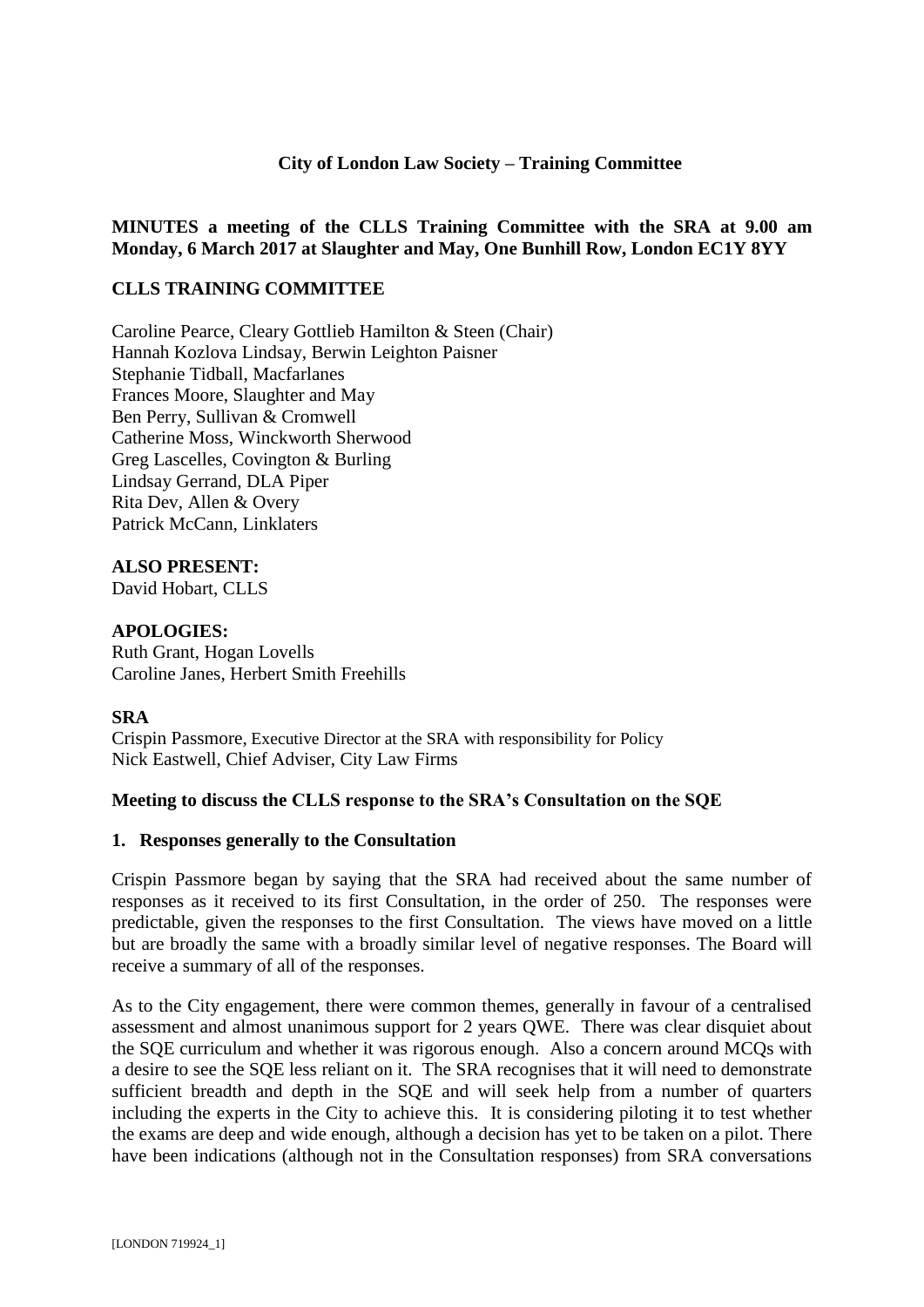with senior figures in City firms that the City sees social mobility advantages of dispensing with the LPC.

# **2. Timing**

The Board will make a decision by the end of April on whether, in principle, to go ahead with a centralised assessment. If approved, there is then a great deal of detail to work out. It is expected that the first SQE will be in September 2020 and not 2019. A pilot may be run in 2019. An assessment provider or providers will be appointed before the end of 2017. The assessment provider will work on the curriculum, MCQs and the contexts for SQE2 and include short form answers as well as MCQs.

Further thought on the transition arrangements is also needed, for those who have started a law degree and for those taking the current route part-time. Of those who have not secured training contract by September 2020, they might be given a choice on the route they take. Likely final cut-off 2031 or 2032.

The SRA will issue a formal consultation on the Regulations needed to implement the SQE but is hoping to work on the detail of the assessment with informal meetings, workshops and papers, including on the assessment framework, the balance between the MCQs and other methods of assessment and the QWE. The SRA will respond to evidence that changes or delays should be made.

# **3. Q&A**

The responses to questions put to the SRA were as follows:

- The SRA believes that it is possible for an assessor to be a provider also if suitable information barriers are set up to separate assessment from course provision.
- At the start there will be two assessments per year.
- The SRA believes that the LPC should be abolished because it discourages social mobility and because of the cost. If all students sit a centralised assessment then students' backgrounds are irrelevant. Whilst noting that there has always been a twotier issue in the profession, diversity issues are of secondary importance, the preliminary issues is standards. Social mobility is a matter for the market as well as the Regulator. The SRA accepts that the lower costs of the SQE is not proven and it will have to be demonstrated.
- The National Council of Bar Examiners in the US has confirmed to the SRA that the SQE is wider and more complex than the NY Bar exams. It was pointed out that the SQE would be the only exam needed to qualify and it is not so with the NY Bar where a law degree is a pre-requisite to taking the NY Bar exams.
- The SRA accepts that the draft assessment does not contain enough contract, tort and constitutional law. It was suggested that the Brexit Supreme Court judgement was a good constitutional law illustration of the need to teach black letter law. It was also suggested that the SQE should cover a wider breadth of the law needed to practice as solicitors and not just to undertake the reserved activities and that includes the LPC electives. The SRA believes that the SQE should be designed to cover the core legal principles and skills. SQE2 might be open book.
- MCQs will now not be the sole method of testing, there will be short form questions, but all would be computer based. Advocacy needs to be included in SQE1 as it is a reserved activity.